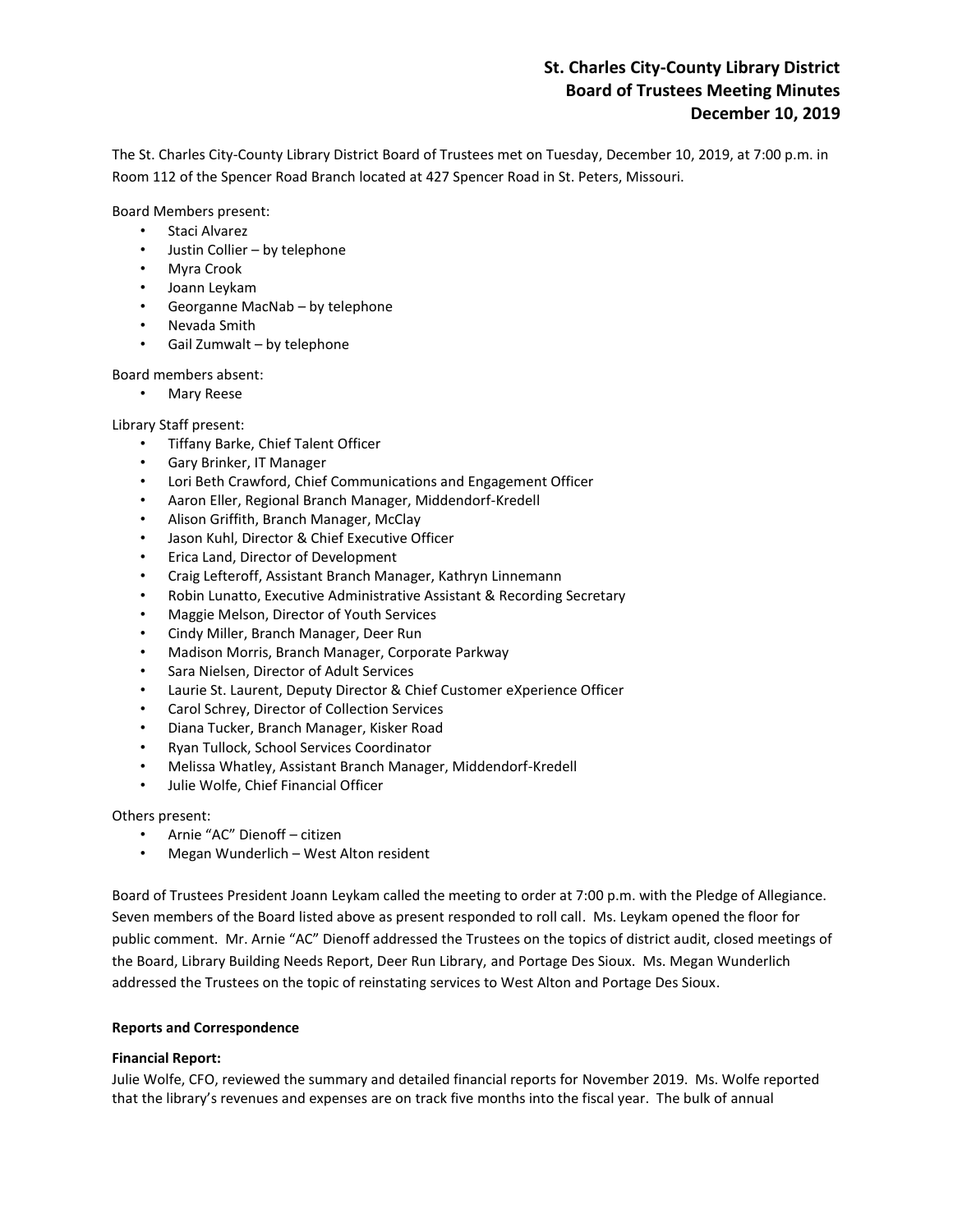property tax revenues will be received in January 2020. Project planning and design continues for the Administration building's former leased space and the Kathryn Linnemann Teen Space. The new Cliff View Branch in Wentzville is progressing into Phase 2 of the design/build process. Credit card terminals are on order for implementation at branch cash registers. A Request for Bid has been issued for a new District vehicle, a Chevrolet Suburban.

**Director's Report:** The monthly Director's report details progress on each of the Library's Strategic Plan initiatives. In addition to the items included in the written report, Jason verbally reported the following:

- Two new staff members were introduced: Craig Lefterhoff Assistant Manager, Kathryn Linnemann Branch, and Kristen Cento, Circulation Supervisor, McClay Branch.
- Joann Leykam asked Jason to update everyone on the status of service to the Portage Des Sioux area. Jason reported the following:
	- o Staff visited Orchard Farm Elementary to evaluate space for a public library presence at the school. The Library submitted a proposal to the Orchard Farm School District for review.
	- o When Jason last spoke with the Mayor Richter of West Alton he was told there was no space currently available for a library partnership in the town. Jason will follow up with Mayor Richter to get a status update. Jason gave the mayor information about our reciprocal agreement with St. Louis County Library. West Alton is physically located closer to St. Louis County Library's Jamestown Bluffs Branch than the Portage Des Sioux Branch.
	- $\circ$  Wifi hotspots were recently received and began circulating on Monday, December 9<sup>th</sup>.
	- o The library is providing home delivery of items to customers in the Portage and West Alton area. There have been some challenges with mailboxes and the post office being closed. Alternate arrangements with be made with anyone who requests library services.
	- $\circ$  The library will get the word out about hotspots and home delivery using direct mail and social media.
- The lease with the Town of Augusta for the library building was renewed for an additional ten-year term, subject to annual budget appropriation.
- Jason thanked the IT staff for their work over the past year to upgrade the audio-visual equipment in the Community Commons meeting rooms. Many positive comments have been received from customers and Community Council staff.
- Ribbon cutting ceremonies were held for the new interactive early literacy spaces at the Kisker Road and Middendorf-Kredell branches in November. St. Charles County Community News featured the interactive early literacy spaces in their December 4, 2019, issue.

**Monthly Statistical Report:** Circulation for November 2019 was 518,299, which includes physical checkouts, eMedia checkouts, renewals and auto-renewals. Total FY20 year-to-date circulation through November (2,837,964) increased 13.39% over the same period in FY19 (2,502,823). Year-to-date eMedia usage through November (365,324) increased 9.46% from FY 19 (333,738). eMedia accounted for 13.03% of November's total circulation. There were 1,561 new library cards issued in November, 180 of which were online registrations. There were 655 programs offered in November (Children – 293; Teen – 71; Adult – 291) which were attended by 11,288 people (Children – 6,782; Teen – 962; Adult – 3,544). Self-checkouts for October totaled 108,218.

# **Correspondence:** None.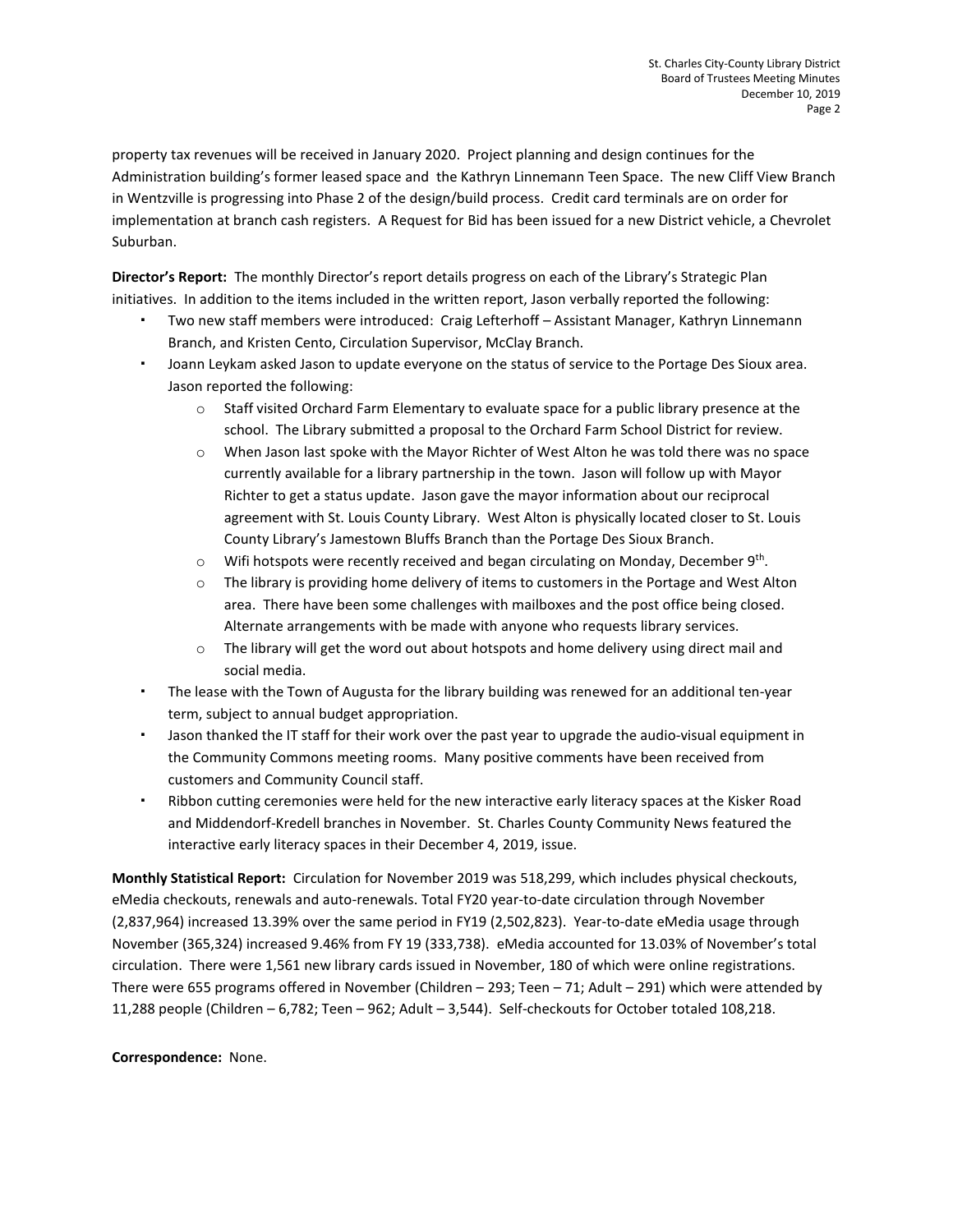## **CONSENT AGENDA:**

- Minutes from November 12, 2019, Regular Meeting
- Minutes from November 19, 2019, Special Meeting

**MOTION:** Nevada Smith moved to approve the consent agenda as presented. Staci Alvarez second. Motion approved seven affirmative, zero negative, zero abstentions and one absent.

# **FORMAL AGENDA:**

**OLD BUSINESS**

None.

# **NEW BUSINESS**

**20-17 Fiscal Year 2019 Audit Acceptance:** Nevada Smith, Board of Trustees Treasurer and Finance & Audit Committee Chair, reported that the Finance & Audit committee met with a representative from Schowalter & Jabouri, P.C., on Tuesday, December  $10^{th}$ , 2019, at 6:00 p.m. to review the results of the Library's Fiscal Year 2019 audit. Mr. Smith reported that the overall audit was positive with no significant deficiencies identified by the auditor and that the Library is fiscally sound and in conformance with GASB (Governmental Accounting Standards Board) standards. Mr. Smith noted that the Finance and Audit committee does not at this time, due to the structure of the Library, endorse making the auditors recommended changes relative to segregating the duties of the Super User for the financial system. The Finance & Audit Committee, however, does recommend a quarterly review of the financial system audit log by the Library Director and Deputy Director. Treasurer Nevada Smith, on behalf of the Finance & Audit Committee, recommended that the Board of Trustees accept the FY 19 Audit, with the addition of a quarterly review of the audit log.

**MOTION:** Staci Alvarez moved that the Board of Trustees accept the Fiscal Year 2019 Audit report as presented with the addition of a quarterly review of the financial system audit log by the Director and Deputy Director. Georganne MacNab second. Motion approved seven affirmative, zero negative, zero abstentions and one absent.

**20-18 Adoption of St. Charles City-County Library Facilities Master Plan:** A final draft of the Facilities Master Planreport, dated November 25, 2019, was presented to the Trustees for formal adoption. The plan was fully reviewed at the November 12, 2019, meeting. Jason Kuhl noted that adoption of the plan by the board constitutes acceptance of its overall vision and direction for improving the Library's facilities to meet community needs and strategic goals, but it does not imply approval of any of the specific projects outlined in the plan. The next step will be to prepare a financial strategy for implementing the plan. Jason would like to form a Board committee after the first of the year to strategize implementation of the plan. Joann Leykam noted that the Facilities Master Plan is a planning document, a "work in progress", which may be affected in the future by other factors.

**MOTION:** Georganne MacNab moved to adopt the St. Charles City-County Library Facilities Master Plan final report dated November 25, 2019, as presented. Gail Zumwalt second. Motion seven affirmative, zero negative, zero abstentions and one absent.

**20-19 Cliff View Branch – Capital Project Budget Adjustment:** The new Cliff View library branch project was not included in the approved FY20 capital projects budget, so a first phase budget adjustment was approved in September 2019 to allocate general reserves in the amount of \$1,400,000 for the purchase of the property and associated costs. On November 19<sup>th</sup>, the Board accepted a schematic design and budget estimate for the branch.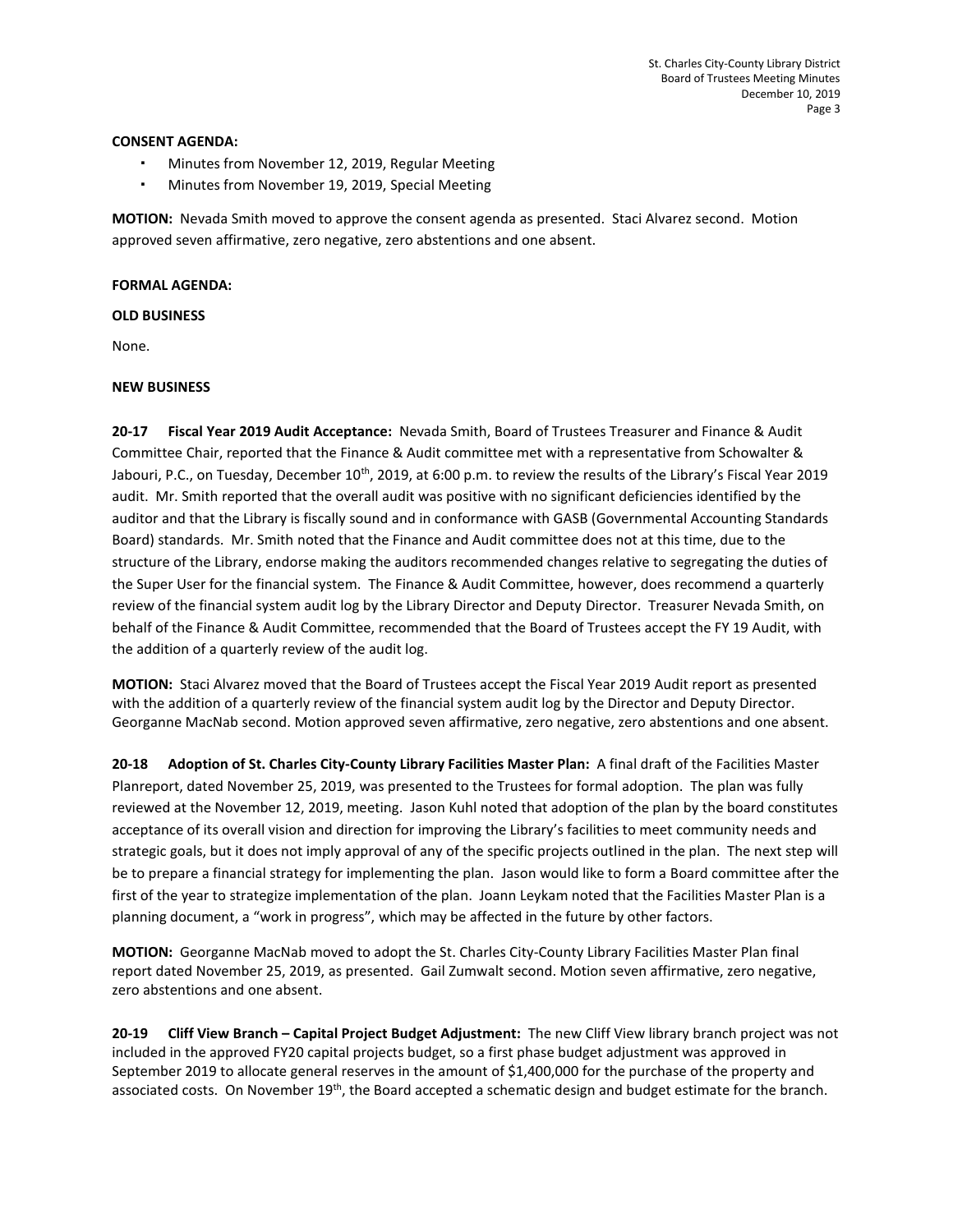The library requested budget adjustment for Phase II costs that include construction, furniture, fixtures, equipment, technology, testing, moving and professional fees. The estimate for second phase costs is \$1,445,000.

**MOTION:** Nevada Smith moved to approve an FY20 capital project budget adjustment in the amount of \$1,445,000 for second phase expenses associated with the Cliff View branch. Myra Crook second. Motion approved seven affirmative, zero negative, zero abstentions and one absent.

**20-20 Professional Services for Cliff View Branch Construction Project:** Earlier this year, the Board approved engaging Product Architecture + Design for architectural/engineering services and Landmark Contract Management for construction management services for the Cliff View branch. Both engagements were through the schematic design and preconstruction phase which culminated with approval of a preliminary design scheme and project budget at the November 19 meeting. With preconstruction services complete, the Library proposed extending the engagement with both firms through completion of the project. The Library requested authorization to engage Product Architecture + Design for phase II architectural and engineering services, through the completion of the Cliff View branch project, for an amount not to exceed \$96,872 and authorization to engage Landmark Contract Management for Phase II construction management services, through the completion of the Cliff View branch project, for a fee of \$41,550.

**MOTION:** Myra Crook moved to authorize the library to engage Product Architecture + Design for Phase II architectural/engineering services for the Cliff View branch for an amount not to exceed \$96,872. Gail Zumwalt second. Motion approved seven affirmative, zero negative, zero abstentions and one absent.

**MOTION:** Myra Crook moved to authorize the library to engage Landmark Contract Management for Phase II construction management services for the Cliff View branch for a fee of \$41,550. Gail Zumwalt second. Motion approved seven affirmative, zero negative, zero abstentions and one absent.

**20-21 2020 Missouri Minimum Wage:** In 2018, Missouri voters passed Proposition B, which raises the minimum wage \$.85 per hour each year until it reaches \$12.00 per hour in 2023. On January 1, 2020, the minimum wage will become \$9.45 per hour. Under the new rate, 32 of the Library's 52 Library Pages (62%) will be earning below the minimum wage. To adjust for the increase to the minimum wage, the library proposed eliminating Grades 1 and 2 of the salary matrix. Currently there are no job classifications or employees in Grades 2, 3, or 4. Library Pages, the only classification in Grade 1, would be reclassified to Grade 3. Each individual employee would be placed at the Step within Grade 3 that reflects the hourly rate closest to (but not less than) their current rate. The overall financial impact of this move is \$24,767 for calendar year 2020 (\$12,384 occurring during the current fiscal year). This approach was suggested because moving 32 employees up as many as 3 steps within a grade would create significant compression issues where the pay gap between long-tenured employees and more recently hired ones would be too narrow. Also, evidence suggests that our rate of pay for Library Pages is too low when compared to other libraries and to other jobs locally that require similar qualifications and skills, which is impacting the candidate pool for this position. Future minimum wage increases will be addressed in the FY21 budget.

**MOTION:** Nevada Smith moved to approve revisions to policy e032 reclassifying the Library Page position from Grade 1 to Grade 3; to approve revisions to policy e512 removing Grades 1 and 2 from the salary matrix; and to approve an adjustment to the FY20 budget reflecting an increase of \$12,384 to the personnel budget. Myra Crook second. Motion approved seven affirmative, zero negative, zero abstentions and one absent.

**MOTION**: At 8:00 p.m., Board President Joann Leykam requested a motion to go into a Closed Meeting. Nevada Smith made a motion to go into Closed Meeting pursuant to RSMo 610.021(1), (2), and (13) seconded by Staci Alvarez. Board President Leykam requested the following roll call vote to go into the Closed Meeting: Staci Alvarez